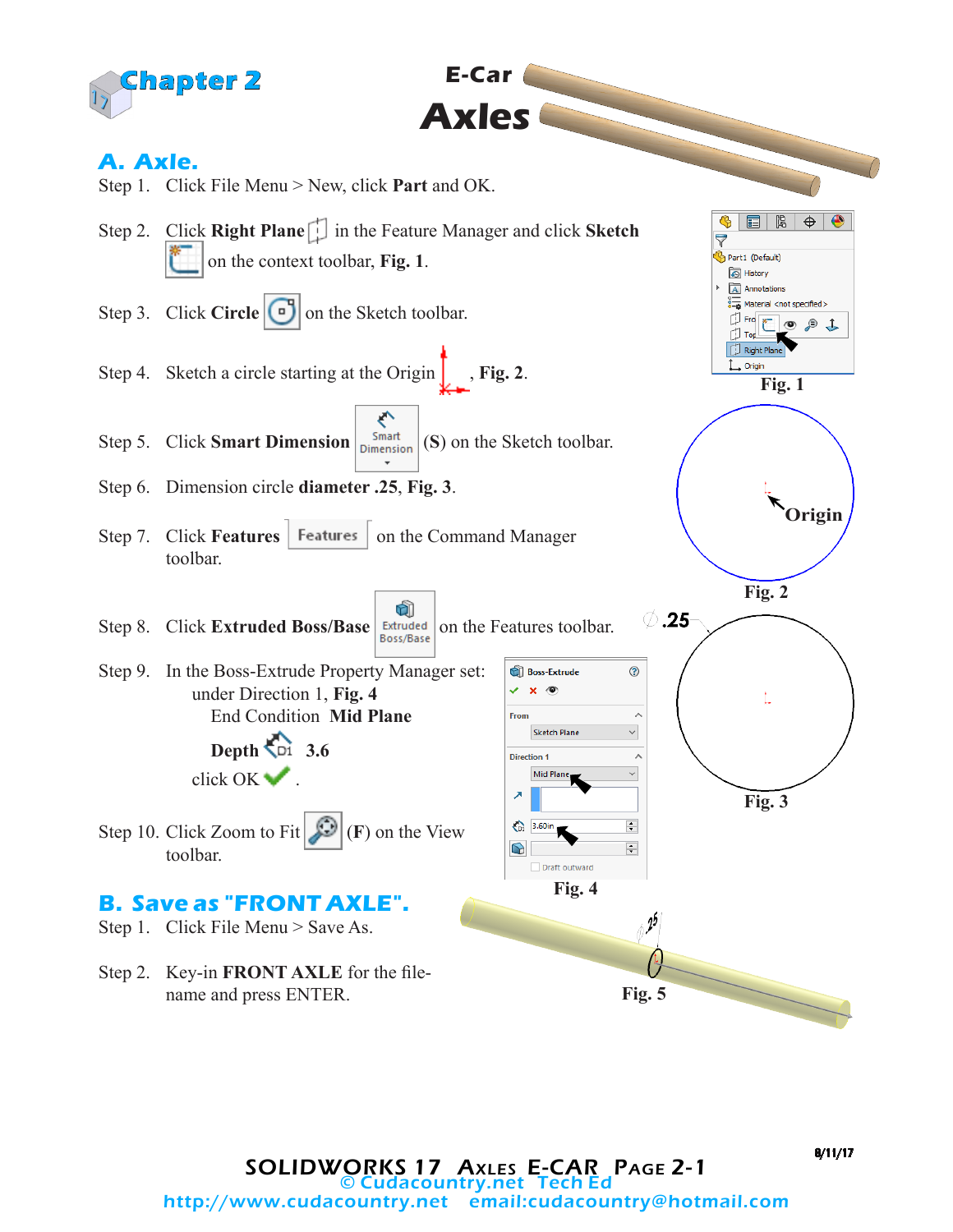# **C. Mate References.**



### **D. Material Maple.**



SOLIDWORKS 17 Axles E-CAR Page 2-2